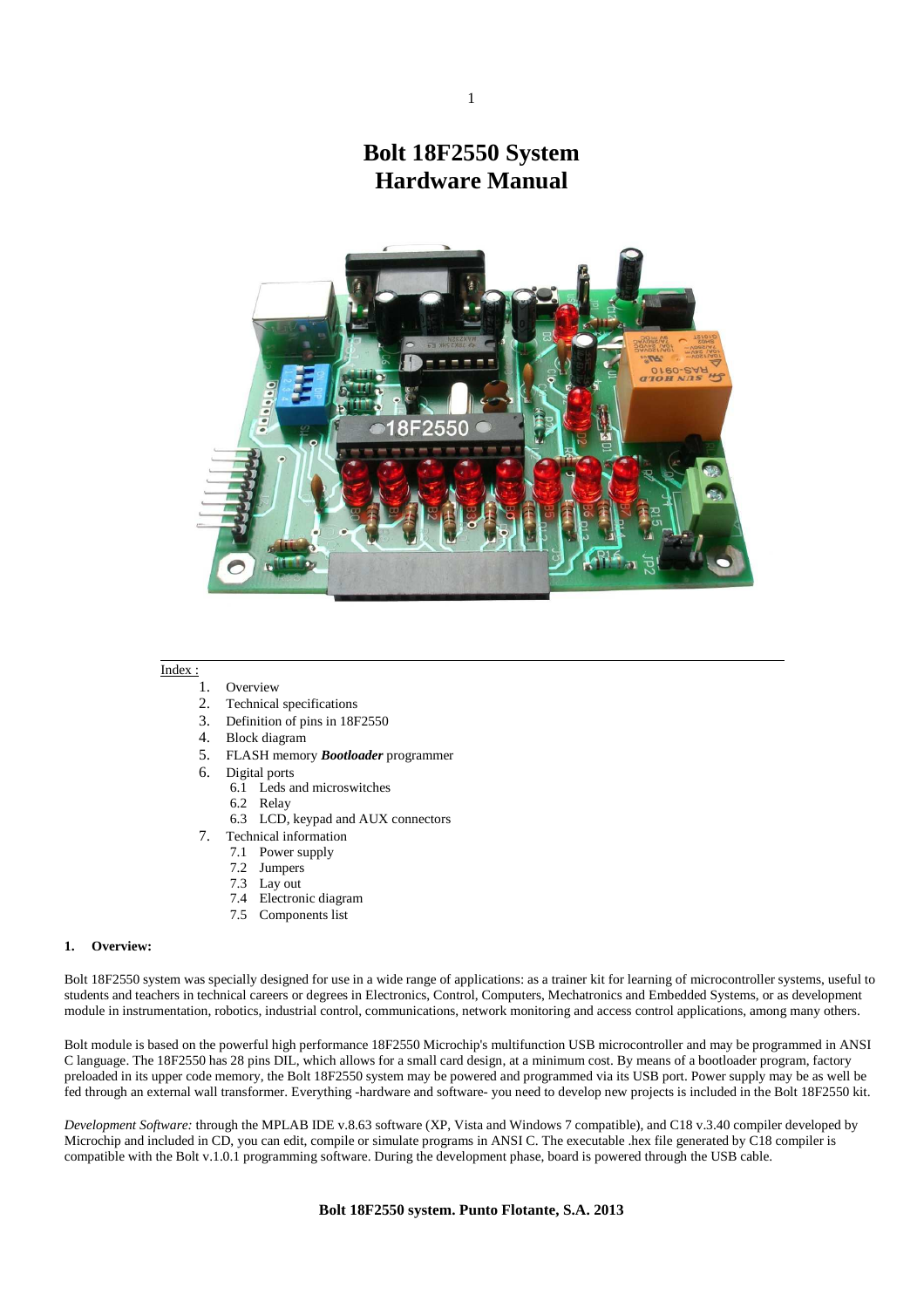*Programming software*: the system includes an special and very easy to use programming software Bolt v.1.0.1 (Windows 7, Vista and XP compatible). You may store your programs in 18F2550 FLASH memory directly through the USB port of your PC or Laptop. With this software you'll be able to program the whole 32 Kb of FLASH memory in less than 5 seconds.

*Projects and test programs: w*e provide more than 20 projects, dozens of ANSI C and assembly language test programs for the Bolt 18F2550 system, all developed using MPLAB IDE and C18 compiler. Some of the documented projects for Bolt 18F2550 are: a RFID detections system, a Bluetooth interface, a remote device control using a GSM modem and a 7x10 led matrix display.

*Field applications*: once the user has developed its project, and is ready for field applications, module may function without the needs of the USB cable, using only an external wall transformer. Board includes an special plug and an on card 5 volt regulator for this purpose (please see photos).

*C18 libraries and functions: y*ou'll be able to use C18 templates, libraries and functions, available for all interfaces in module i.e. LCD, keypad, DS18B20 temperature sensor, serial port, EEPROM, A/D converters. This makes development of new applications fast and simple.

*Multifunction system*: the system has ports for direct connection, without cables, of a 16 x 1 LCD display and an hexadecimal keypad (both included in the kit). It contains a serial communications port with complete RS232 interface, through which it is possible to perform remote control applications. It also includes a temperature sensor DS18B20 with its C18 functions available.

*Additional devices built into the module*: a total of 13-bit input / output, 8 leds, 4 microswitches, 1 relay with 127 VAC, 1 amp. contacts; asynchronous and synchronous serial port USART, SPI, I2C; 7-channel of A/D conversion with 10 bits resolution; 1 PWM generator, 3 timers, and a complete interrupt system.

# **2. Technical specifications**

Microcontroller: 18F2550-I/SP Microchip, multifunction, high-performance, 28-pin DIP, operating with 20 MHz external crystal. Effective speed of 48 MHz, thanks to on-chip PLL multipliers. Harvard architecture, with RISC set of 75 instructions. Word length of 16 bits in code memory. USB Port: v.2.0 compatible, 12 Mb/s. 18F2550 programming from PC or Laptop via this port.

Power supply: selectable with jumper. Either 5 volts, directly from USB port, or from an external wall transformer (includes plug and 5v. on board 7805 regulator).

Firmware bootloader: preloaded, allows self-programming of FLASH memory using Bolt v.1.0.1 software.

Memory: 32K bytes (16K words of 16 bits) FLASH, 2K bytes of RAM, 256 bytes of EEPROM.

Testing devices: 8 leds connected as witnesses and 4 microswitches for emulation of digital inputs.

Input/Output Ports: A total of 21 bits programmable either as inputs or outputs.

Relay: on card. 127 VAC @ 1A contacts, with screw terminals. Power supply for relay may only be fed through an external wall transformer to avoid inductive loads to the 5 volt USB signal.

Digital temperature sensor: DS18B20, with a resolution of 0.1 degrees Celsius (easily converted to Farenheit), integrated into module.

Timers: A total of 4 (16 bits), for generation of precision delays, real-time clock or event counters.

USART serial port: for asynchronous communication, with standard RS232 interface and DB9 connector output.

Synchronous Serial Port: SSP (Serial Port Syncronous) with 2 modes, SPI Master/Slave mode and I2C Slave Mode.

PWM (Pulse Wide Modulation): 2 special outputs to generate PWM with 10 bit resolution.

A/D conversion channels: a total of 10 channels of analog-digital conversion with 10 bit resolution.

LCD display port: 14-pin, 8 data bits, for connection to any standard LCD display.

Keypad port: 8-pin connect to16-key hexadecimal matrix keypad. 6-pin auxiliary header for further expansion.

Special Features: Watch Dog to prevent microcontroller out of operation. Brown Out protection circuit reset. Low Power Sleep mode.

System interrupts: generated from multiple devices, including the state change from inputs in ports, timers, USART, writing in EEPROM and 3 external interrupts.

Consumption: nanoWatt technology with very low consumption, <60 ma. @ 5 volts.

Dimensions: 8 x 9.5 cms., fiber glass, thru hole, high quality printed circuit board.

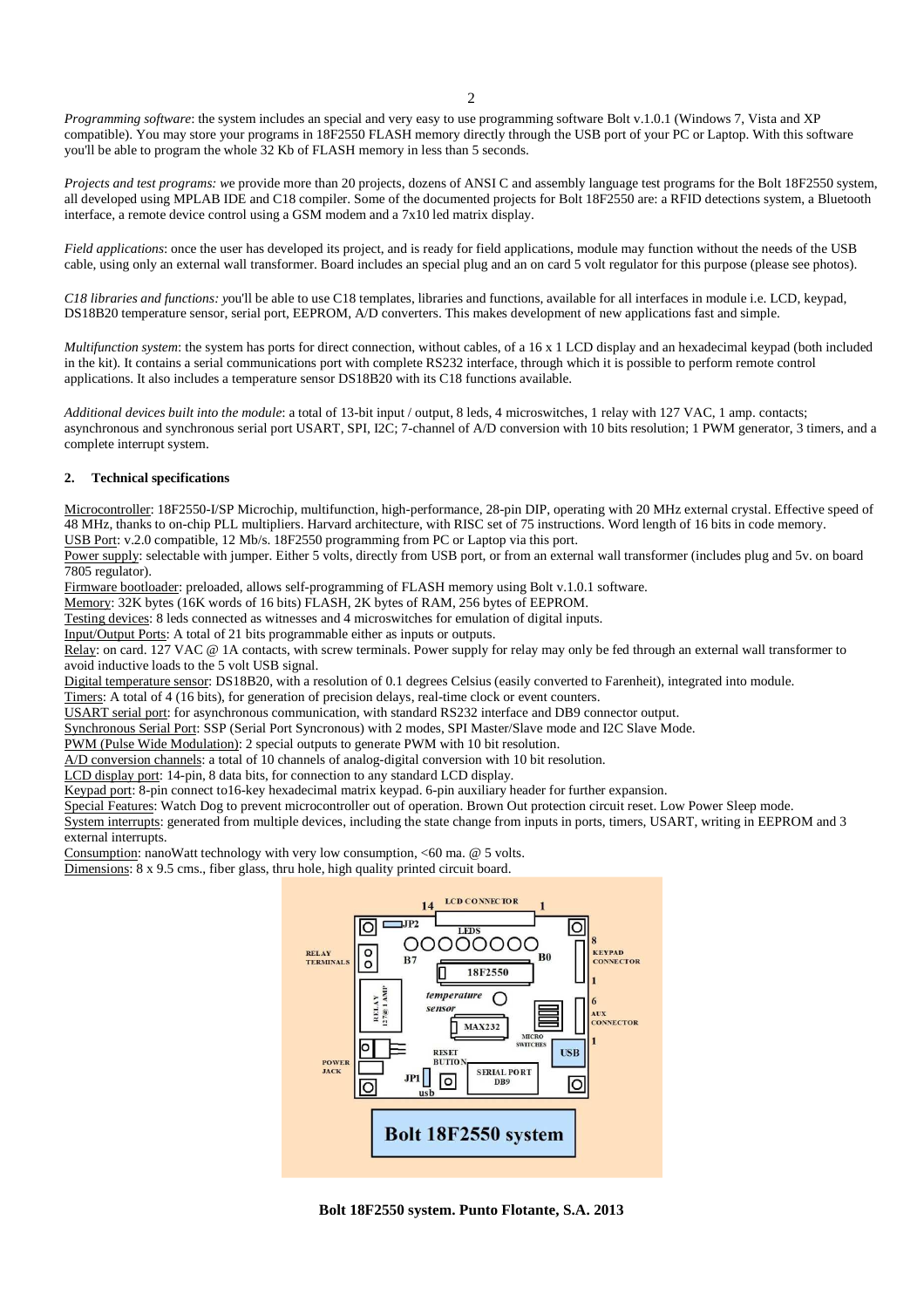#### **3. Pins description.**



# **4. Block diagram:**



# 18F2550 BLOCK DIAGRAM

#### **5. Flash memory** *Bootloader programmer***:**

The card has a programmer for FLASH memory, based on its ability of self-programming. The firmware called "Bootloader" is factory preloaded on code memory (000H-7FFH). Through this firmware, and software Bolt v1.0.1, user may program quickly and easily the FLASH memory. Programming is done from the PC computer through the USB port. The mentioned software is compatible with operating systems Windows XP, and Windows 7, 32 and 64 bits.

# **6. Digital Ports :**

The 18F2550 has 3 digital ports. All ports are bidirectional, that is, can be programmed as inputs or outputs, according to data address registers, called "TRIS". Each port has 7 or 8 bits, but some of them are used for specific functions of the module. For example, RC4 and RC5 bits are used for the USB interface. The function assignment in each of the bits in Bolt system are shown in the following table. Please note that some bits are available in several connectors (LCD, keypad and AUX) so that the user can connect external devices.

| PORT/BIT         | <b>FUNCTION</b>               |
|------------------|-------------------------------|
| RA0              | <b>ACTIVATE/DISACT. RELAY</b> |
| RA1              | <b>CONTROL LCD</b>            |
| RA2              | <b>CONTROL LCD</b>            |
| RA3              | TEMPERATURE SENSOR DS18B20    |
| RA4              | <b>MICROSWITCH A1</b>         |
| RA5              | MICROSWITCH A2                |
| R <sub>B</sub> 0 | LED B0, KEYPAD Y1             |
| RB1              | LED B1. KEYPAD Y2             |
| RB2              | LED B2, KEYPAD Y3             |
| R <sub>B</sub> 3 | LED B3, KEYPAD Y4             |

**Bolt 18F2550 system. Punto Flotante, S.A. 2013**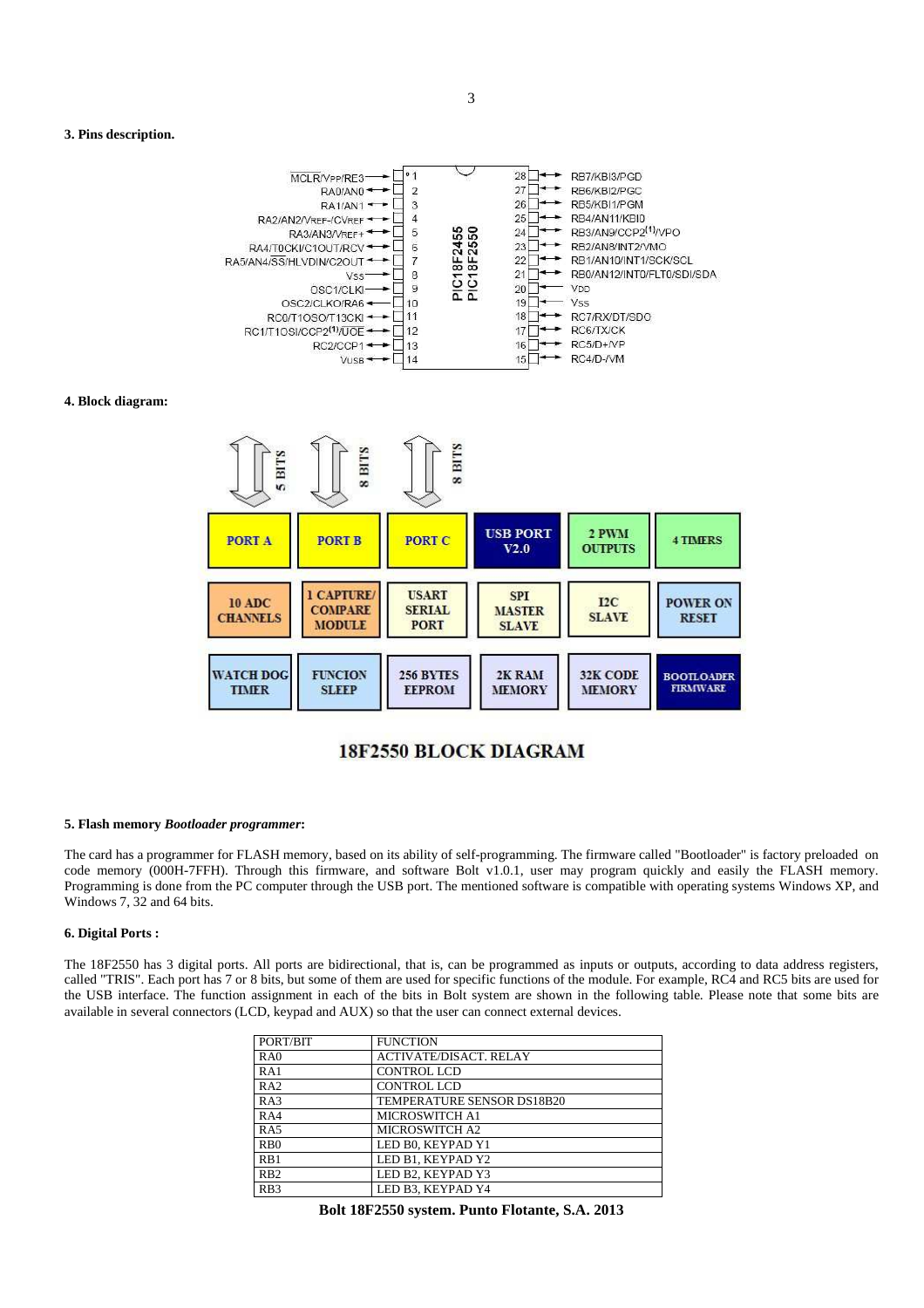| R <sub>B4</sub>  | LED B4, KEYPAD X1     |
|------------------|-----------------------|
| R <sub>B5</sub>  | LED B5, KEYPAD X2     |
| RB <sub>6</sub>  | LED B6, KEYPAD X3     |
| R <sub>B</sub> 7 | LED B7. KEYPAD X4     |
| RC0              | MICROSWITCH A3        |
| RC1              | <b>MICROSWITCH A4</b> |
| RC4              | <b>D-USB PORT</b>     |
| RC5              | D+ USB PORT           |
| RC <sub>6</sub>  | <b>TX SERIAL PORT</b> |
| RC7              | <b>RX SERIAL PORT</b> |

4

# *6.1 LEDS AND MICROSWITCHES:*

Once ports are initialized, a test program can be written to control the LEDS, the microswitches, and relay, considering the electronic diagrams shown below. The aim of the LEDS and the microswitches is to give the user the possibility of emulations digital sensors and outputs for the activation of actuators.



# *6.2 RELAY*

By managing the port A bit RA0, the processor can activate a relay integrated to Bolt card. Rated data of this relay are: a SPST, with 9 volts DC activation and contact 127 VAC @ 1 Ampere. This relay can be used either as a digital on-off sensor to alert other devices of any alarm condition, or as an actuator to activate external devices such as lights, solenoids, motors, etc. Please note the relay is fed through the external wall transformer, to avoid inductive loads to the USB 5 volt signal.



*6.3 LCD, KEYPAD, AND AUX CONNECTORS.* 

Bolt 18F2550 board has 3 connectors for expansion, named LCD, Keypad and Aux. Please see diagram below to locate pins of 18F2550 assigned to each of them.

| Table shows 14 standard signals for the LCD connector: |  |  |  |  |  |  |  |
|--------------------------------------------------------|--|--|--|--|--|--|--|
|--------------------------------------------------------|--|--|--|--|--|--|--|

| LCD              | <b>BOLT</b>      | <b>FUNCION</b>        | LCD               | <b>BOLT</b>     | <b>FUNCION</b> |
|------------------|------------------|-----------------------|-------------------|-----------------|----------------|
|                  |                  | Gnd                   | 8 DB1             | RB1             | <b>DATA</b>    |
|                  |                  | 5 volt.               | 9 DB <sub>2</sub> | RB2             | <b>DATA</b>    |
| 3 <sub>INT</sub> |                  | LCD Intensity control | 10 DB3            | RB3             | <b>DATA</b>    |
| 4 RS             | RA1              | $0$ =command 1=data   | 11 DB4            | R <sub>B4</sub> | <b>DATA</b>    |
| 5 R/W            | GND              | 0=write on LCD 1=read | 12 DB5            | R <sub>B5</sub> | <b>DATA</b>    |
| 6 EN             | RA2              | Enable pulse          | 13 DB6            | R <sub>B6</sub> | <b>DATA</b>    |
| D <sub>B</sub> 0 | R <sub>B</sub> 0 | DATA                  | 14 DB7            | RB7             | <b>DATA</b>    |

|  | Bolt 18F2550 system. Punto Flotante, S.A. 2013 |  |  |  |  |
|--|------------------------------------------------|--|--|--|--|
|--|------------------------------------------------|--|--|--|--|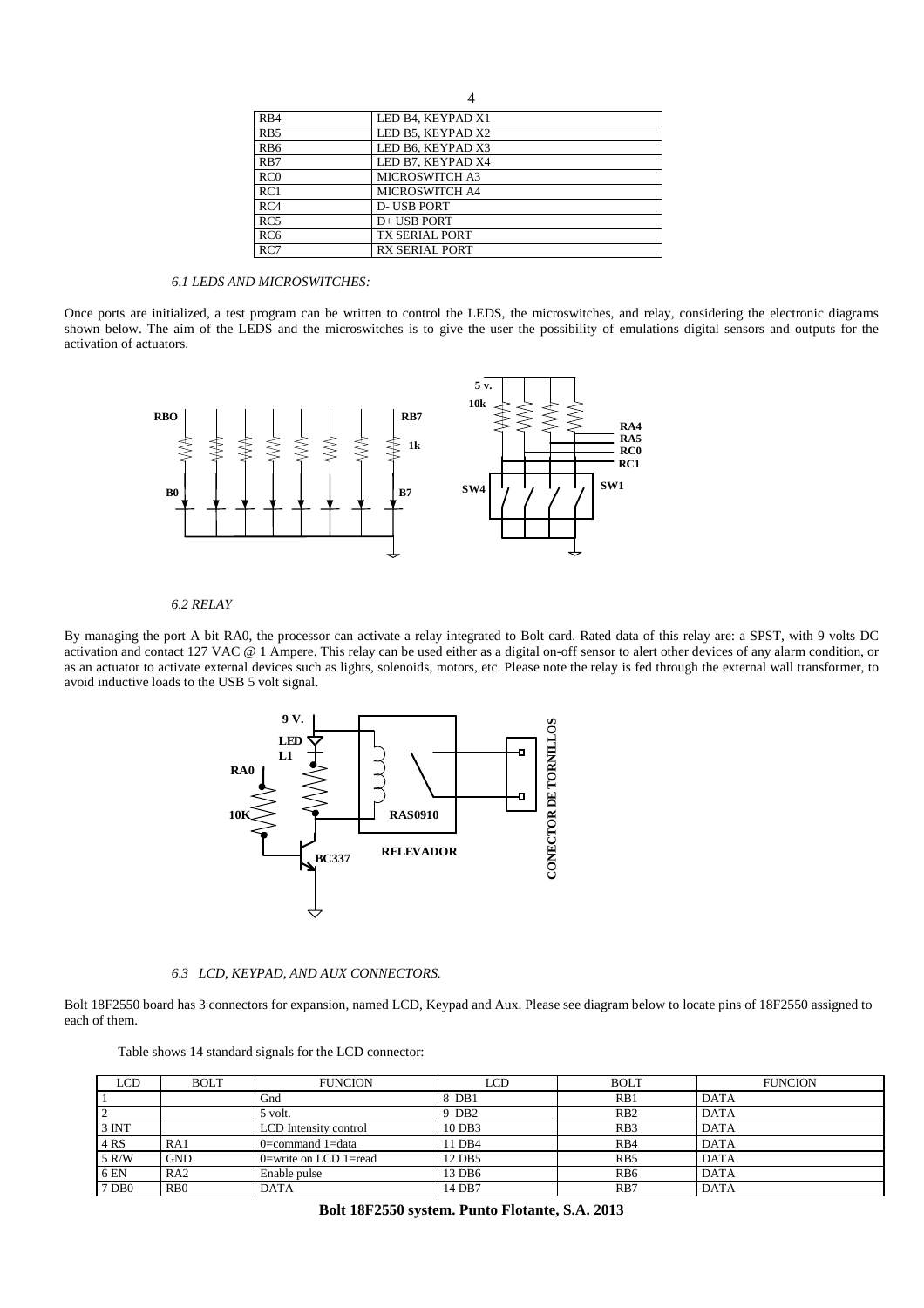

# **7. Technical information:**

# *7.1 POWER SUPPLY*

The module can be powered in 2 ways: via USB cable or an external wall transformer. Whatever the option chosen by the user, it is necessary to move the jumper (JP1) according to the indication: "USB" position, power is chosen via the USB cable. In the opposite, power is fed by the wall transformer.

Power through USB cable, allows the user to quickly develop and test programs, already having a supply voltage of 5 volts available in the cable itself. It is important to note that if you choose this option, and for reasons of safety to the PC circuits, this voltage does not feed the relay 127v. @ 1 amp. so as to avoid inductive loads to the USB power supply.

Feeding by an external wall transformer is an option that allows the user to use the system in field applications, in auto-run mode and without the need for connection to a PC. In this case, the card has its own 5 volt regulator integrated, and feeds 100% of Bolt components including the relay mentioned in the above paragraph.

## *7.2 JUMPERS*

| Jumper          | . .<br>Position                        | <i>FUNCTION</i>                 | Position | <i>FUNCTION</i>                             |
|-----------------|----------------------------------------|---------------------------------|----------|---------------------------------------------|
| JP1             | "USB"                                  | USB cable powers board          | Opposite | I wall transformer feeds system<br>External |
| JP <sub>2</sub> | $\left\langle \text{Lip}\right\rangle$ | Executes user program (autorun) | Opposite | LASH memory of Bolt 18F2550<br>Programs     |

*Position of jumper is written in printed circuit:* 





**Bolt 18F2550 system. Punto Flotante, S.A. 2013**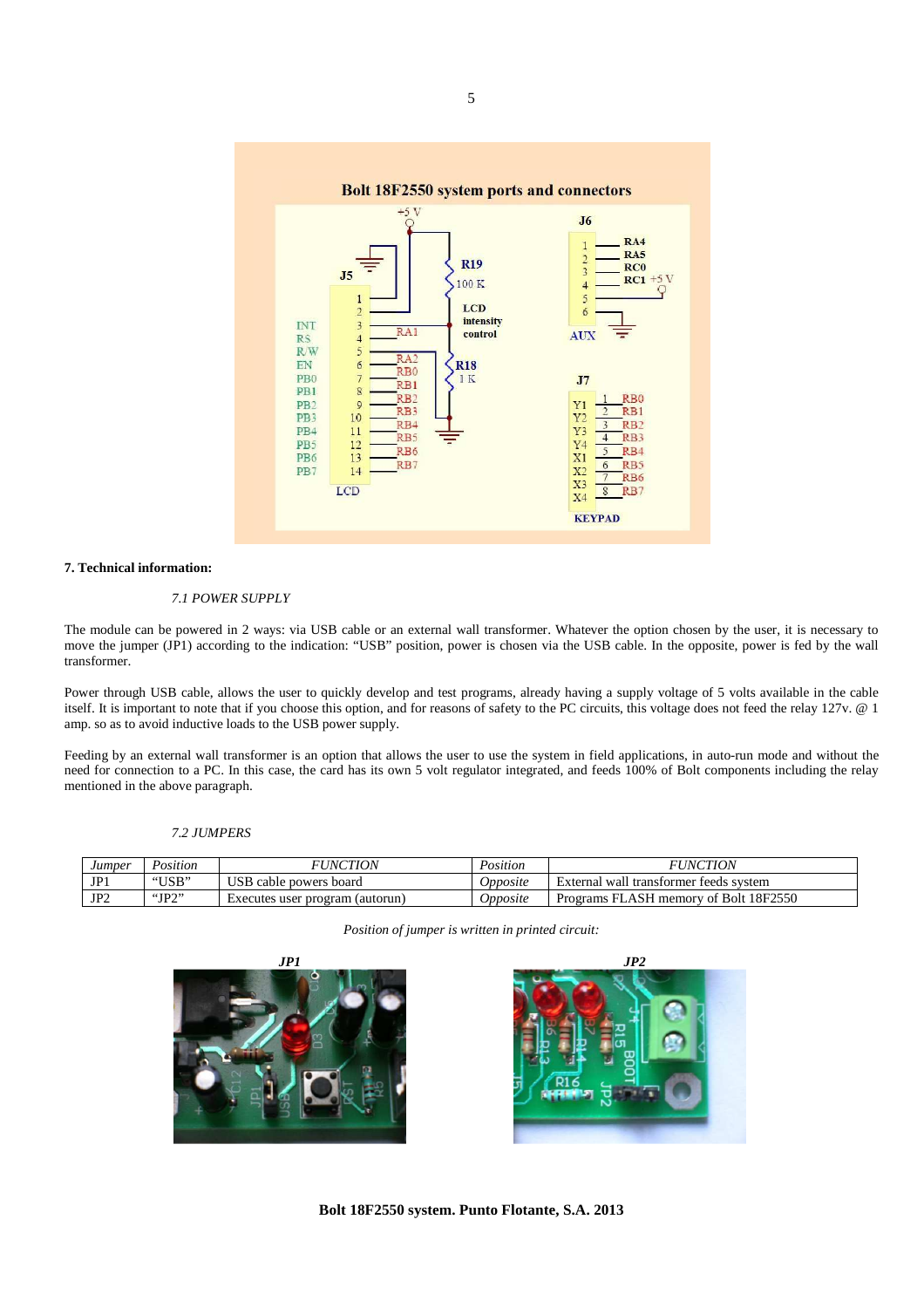*7.3 LAY OUT* 



*7.4 ELECTRONIC DIAGRAM (Please see a higher resolution diagram in CD support disc or in site www.puntoflotante.net*



**Bolt 18F2550 system. Punto Flotante, S.A. 2013**